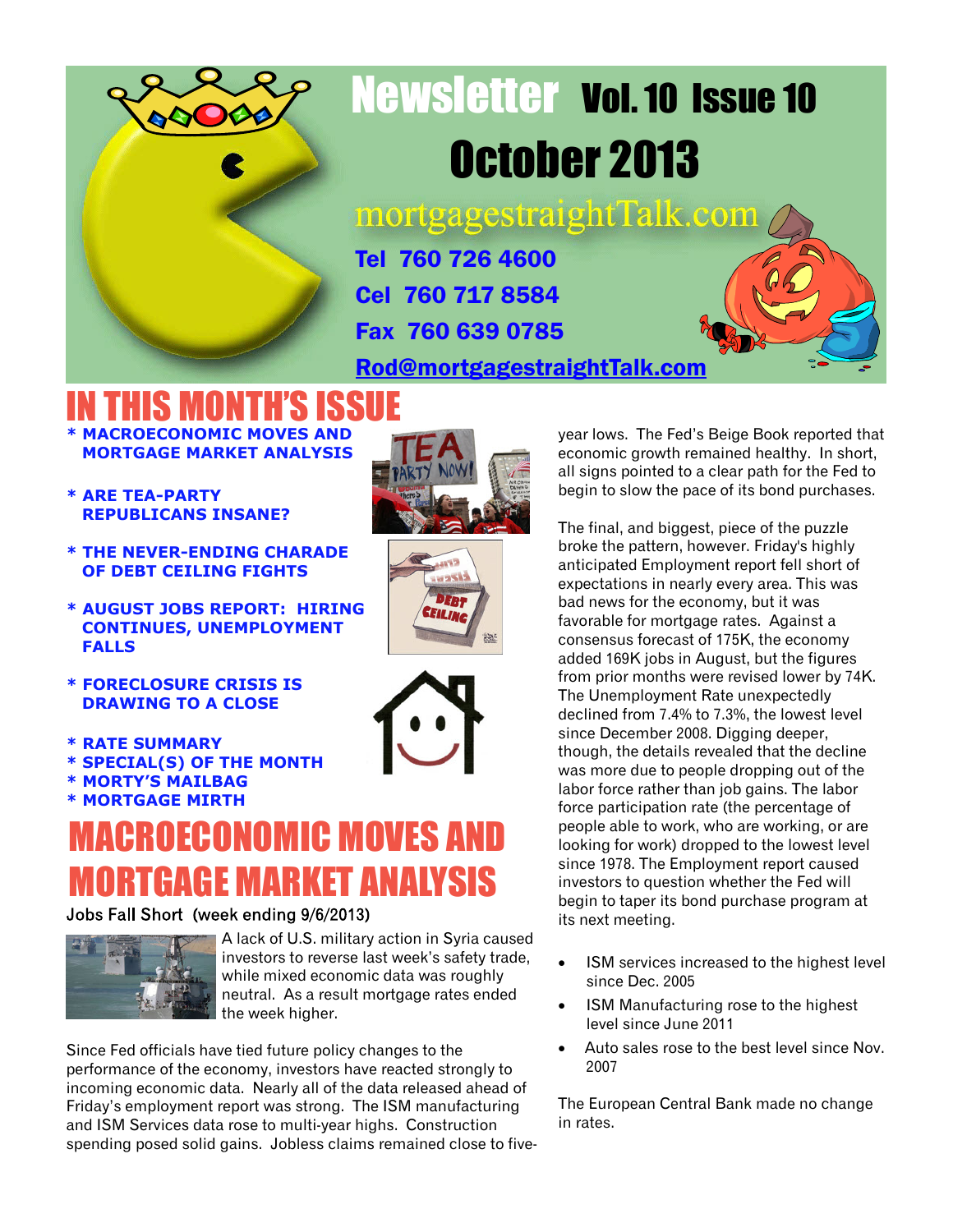#### Waiting for the Fed (week ending 9/13/2013)

Ahead of next week's highly important Fed meeting, there was little significant news this week. The US plans for Syria will take some time to decide, so it had little influence on mortgage rates. The majority of the economic data released this week fell short of expectations, which helped mortgage rates end the week a little lower.



The last major economic growth data before Wednesday's Fed meeting, the Retail Sales report, showed a modest pace of growth. As was the case with last week's Employment data, it is fortunate to have steady growth, but expectations were for greater strength.

Consumer Sentiment, which measures consumer expectations for future economic growth, dropped from recent multi-year highs. Investors have been closely watching the Jobless Claims reports in recent weeks for hints about the performance of the labor market, but this week's data was rendered inaccurate by a very unusual issue. Labor Department officials announced that two states were upgrading their computer systems and were unable to collect all the claims during the week.

The Retail Sales report was essentially the last data which could significantly influence the Fed's decision next week. Investors have now set their expectations. Despite the modest pace of economic growth, investors anticipate that the Fed will begin to taper its bond purchases, but now by a relatively small amount. The consensus is that the Fed will scale back from its current pace of \$85 billion per month of combined Treasury and mortgage-backed securities (MBS) purchases to \$70 or \$75 billion per month. Some investors expect the Fed to reduce only Treasury purchases, while others think it will be split. Investors also will be interested in hearing how the Fed will determine future changes in the bondpurchase program.

#### No Fed Taper (week ending 9/20/2013)

The most highly anticipated Fed meeting in years captured all the attention this week. The Fed statement caught nearly every investor by surprise, since the Fed did not begin to taper its bond purchase program. Mortgage rates swiftly dropped following the news and ended the week lower.

While the vast majority of investors expected a small cut in the quantity of monthly Fed bond purchases, the Fed made no change. According to the statement, Fed officials will wait for signs of stronger economic growth before scaling back its bond purchases. Fed Chief Bernanke stated that the economic data "does not yet provide sufficient confirmation" to justify reducing bond purchases. For mortgage rates, the continued demand from the Fed for mortgage-backed securities (MBS) is positive. Investors lost some faith in their ability to anticipate what the Fed will do, though, which likely will lead to high levels of volatility in the future.



The housing sector has been a major source of strength for the economy this year. By waiting to taper, Fed officials will have more time to see what impact the rise in mortgage rates in recent months will have on the housing market. The housing data released this week showed a modest pace of improvement. August Existing Home Sales increased 2% to the highest level since February 2007, exceeding even the peak seen in November 2009 when the homebuyer tax credit was set to expire. Existing Sales were 13% higher than one year ago. Total inventory of existing homes available for sale rose slightly to a 5-month supply.

#### Focus On Congress (week ending 9/27/2013)

The lack of progress in Congress on reaching an agreement on the budget and the debt ceiling was the focus for investors this week. The resultinguncertainty caused investors to shift to safer assets, which helped mortgage rates end the week lower.



After a week filled with market moving comments from Congressional leaders, the Republicans and the Democrats still appear to be far apart on bills for next year's budget and for raising the debt ceiling. If no deal is reached, some government functions may soon lose their funding. It is difficult to predict the degree to which this would impact the economy, but it likely would slow growth.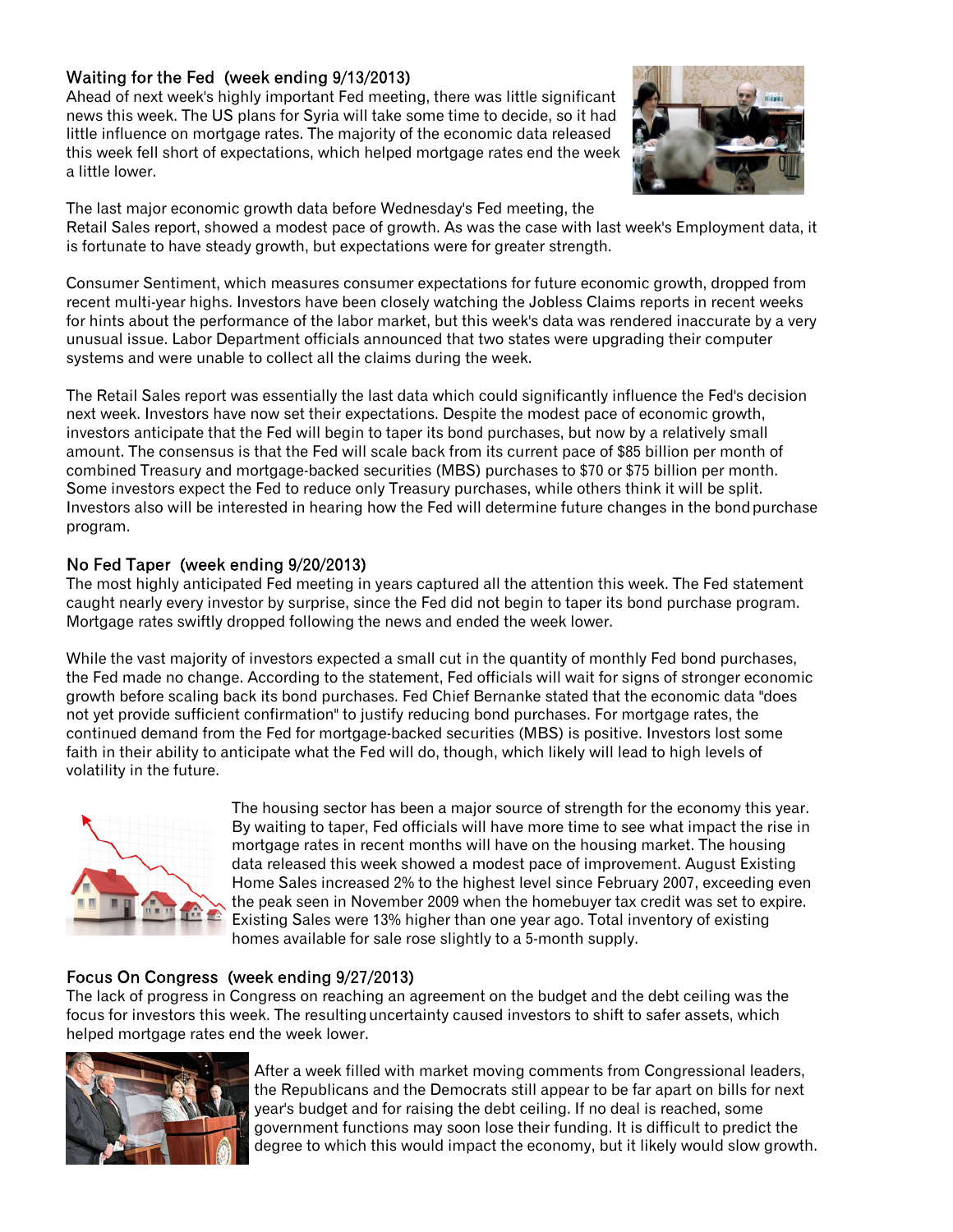Investors reacted to the uncertainty by selling riskier assets such as stocks and purchasing relatively safer assets including mortgage-backed securities (MBS). Since mortgage rates are mostlydetermined by MBS prices, rates improved.

Overshadowed by the impasse in Washington, the housing data released this week continued to show solid results. August New Home Sales rose 8% from July and were 13% higher than one year ago. August Pending Home Sales declined a little from July, but they were still 6% higher than one year ago. The Case-Shiller 20-city home price index was 12.4% higher than one year ago, which was the largest increase since February 2006.

### ARE TEA PARTY REPUBLICANS INSANE?

Yes, I know it's a deliberately provocative title, but if one accepts Einstein's premise that the definition of insanity is doing the same thing over and over again, yet expecting different results, one can't help question the mental state of an element in the GOP. What I'm referring to, albeit obliquely, is how many more times are Republicans in the House of Representatives going to vote to repeal Obamacare? At last count it was FORTY-THREE. Continuing to focus on this quest seems to be the height of idiocy, if "idiocy" can be characterized by height, since it seems to represent a low-water mark of sorts—even in politics. This Congress, the least productive one ever, has been called



Bennett Chattanooga Times Free Pres

the Do-Less than Nothing Congress because they have passed even less legislation than the Do-Nothing Congress of 1947-1948.

Voting to repeal legislation doesn't change the law when the other party controls the Senate and the White House. Do they really think that the President would sign a bill repealing his administration's hallmark legislation? Moreover, given Congress' present approval rating of somewhere around 9% you have ask yourself , "What were they thinking? Or are they not thinking, but simply reacting "ideo-illogically"?

These elected officials are like a bunch of petulant children who put partisan interests ahead of the nation's economic health. When the outcome isn't to their liking they will do whatever they can to roll back what has become the law of the land by whatever extortionate means at their disposal: delay, defund or default. [There are elements that are still trying to roll back Roe v. Wade from 40 years ago. And House Republicans just voted to cut food stamps (for the poor) while simultaneously voting to increase farm subsidies (for agribusinesses)]. The motivation for all of this seems to stem from a strident minority of Republicans wishing to return to yesteryear and simpler times. The problem with that sort of thinking is that the good ol' days were not that great for a great many people e.g., women, blacks, gays, immigrants, the disenfranchised, etc.

Although you'd never know it from all the fulminations, with prominent Republicans routinely comparing Obamacare to slavery, the Affordable Care Act is based on three simple ideas. First, insurers must offer the same coverage to everyone regardless of medical history. Second, everyone must purchase coverage—the famous "mandate"—so that the young and healthy don't opt out until they get older and/or sicker. Third, premiums will be subsidized, so as to make insurance affordable to everyone.

Ironically, the Affordable Health Care Act supports one of the major beliefs of Republicanism—namely, that people be responsible for the cost of their own health care and not burden taxpayers with the cost of hospital emergency room visits. And, it is based on a Republican system that has been in effect in Massachusetts since 2006, where it was introduced by a Republican governor. What was his name? Mitt Somethingorother?

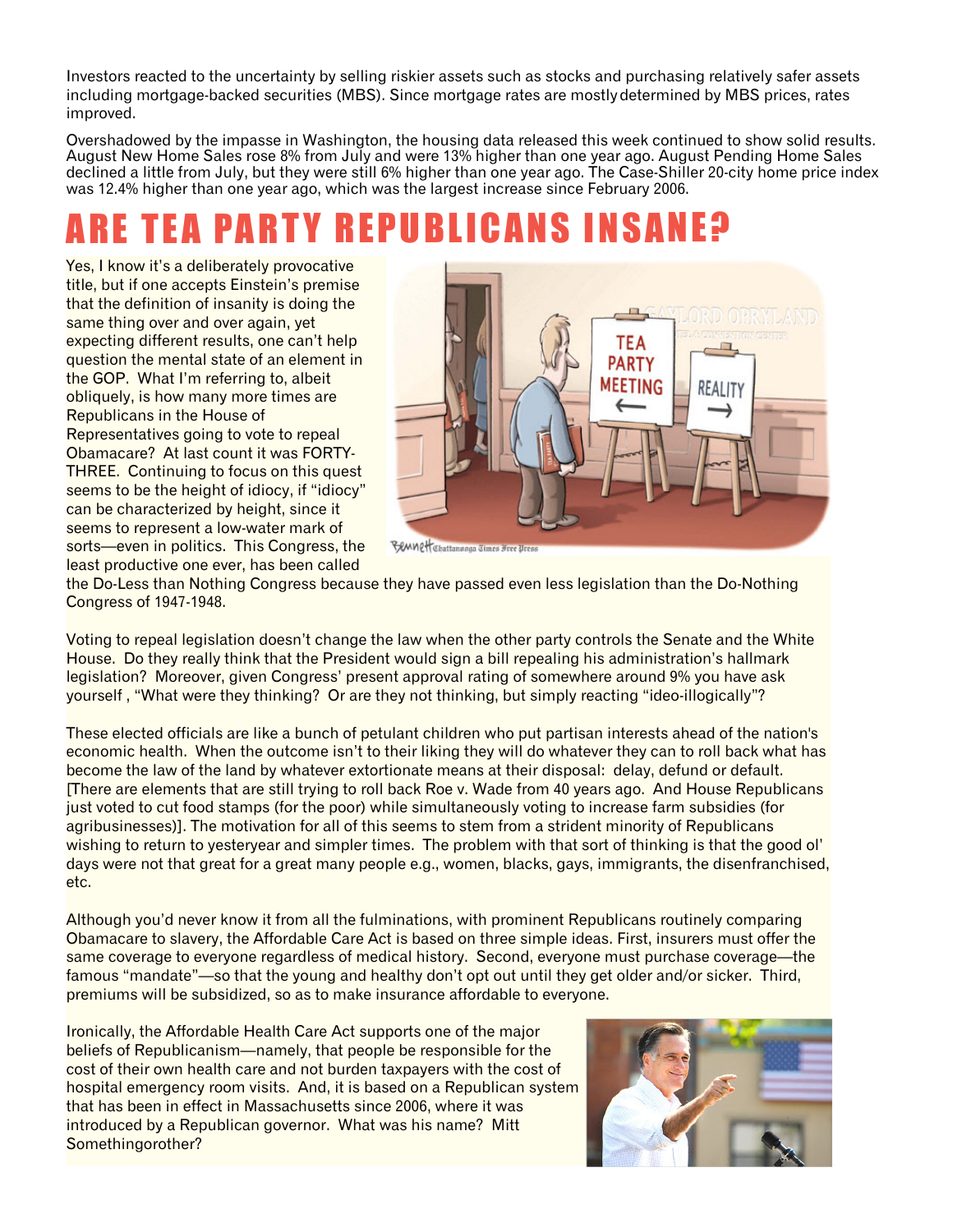

Over all, then, health reform will help millions of Americans who were previously either too sick or too poor to get the coverage they needed, and also offer a great deal of reassurance to millions more who currently have insurance but fear losing it; it will provide these benefits at the expense of a much smaller number of other Americans, mostly the very well off. It is, if you like, a plan to comfort the afflicted while (slightly) afflicting the comfortable.

In the meantime, Republicans are trying to block efforts to inform people about the law and are using scare

tactics to keep them from enrolling. The Republican mantra is that the nation will face economic and medical catastrophe—a "train wreck," they say—unless health care reform is stopped in its tracks. In the Senate, they are threatening to oppose any spending bill that provides a single cent toward health care reform, a threat that could shut down the government this fall.

Tea Party Republicans are planning various extortionate strategies to forestall the law's implementation. Brian Walsh, a longtime Republican operative, recently noted in U.S. News and World Report that the right is now spending more money attacking Republicans than the Democrats are. Right-wing elements are threatening to find and fund primary opponents to defeat incumbent Republicans who do not vote to defund the Affordable Health Care Act

Another tactic: Last year's Supreme Court decision, upholding the law's constitutionality, also gave states the right to opt out of one piece of the plan, a federally financed expansion of Medicaid. The GOP seized on this with a vengeance. A number of Republican-dominated states seem set to reject Medicaid expansion. So, why would they do this? They won't save money. On the contrary, they will hurt their own budgets and damage their own economies. Nor will rejecting Medicaid serve any clear political purpose. No, the only way to understand the refusal to expand Medicaid is as an act of sheer spite. And the cost of that spite won't just come in the form of lost dollars; it will also come in the form of gratuitous hardship for some our most vulnerable citizens.

Medicaid provides health coverage to very-low income Americans at a cost private insurers can't match. So the Affordable Health Care Act sensibly relies on an expansion of Medicaid rather than the mandateplus subsidy arrangement to guarantee care to the poor and near poor. But Medicaid is a joint federalstate program, and since the Supreme Court made it possible for state to opt out of the expansion, it appears that number of states will take advantage of that "opportunity". What will that mean?



A new study from the RAND Corporation, a non-partisan research institution, examines the consequences if 14 states whose governors have declared their opposition to Medicaid expansion do in fact, reject the expansion. The result, the study concluded, would be a huge financial hit: the rejectionist states would lose more than \$8 billion a year in federal aid, and would also find themselves on the hook for roughly \$1 billion more to cover the losses hospitals incur when treating the uninsured.

Meanwhile, rejecting Medicaid in these states will deny health coverage to roughly 3.6 million Americans with essentially all of the victims living near or below the poverty line. And since past experience shows that Medicaid expansion is associated with significant declines in mortality, this would mean a lot of avoidable deaths, about 19,000 a year, the study estimated.

Just think about this for a minute. It's one thing when politicians refuse to spend money helping the poor and vulnerable; that's just business as usual. But here we have a case in which politicians are, in effect, spending large sums, in the form of rejected aid, not to help the poor but to hurt them.

The Republicans' determination to destroy health care reform has become an ideological obsession that, if successful, will deprive millions of Americans of health insurance they need and want. And the prospect that such a plan might succeed is anathema to a party whose whole philosophy is built around doing just the opposite, of taking from the "takers" and giving to the "job creators," known to the rest of us as the "rich."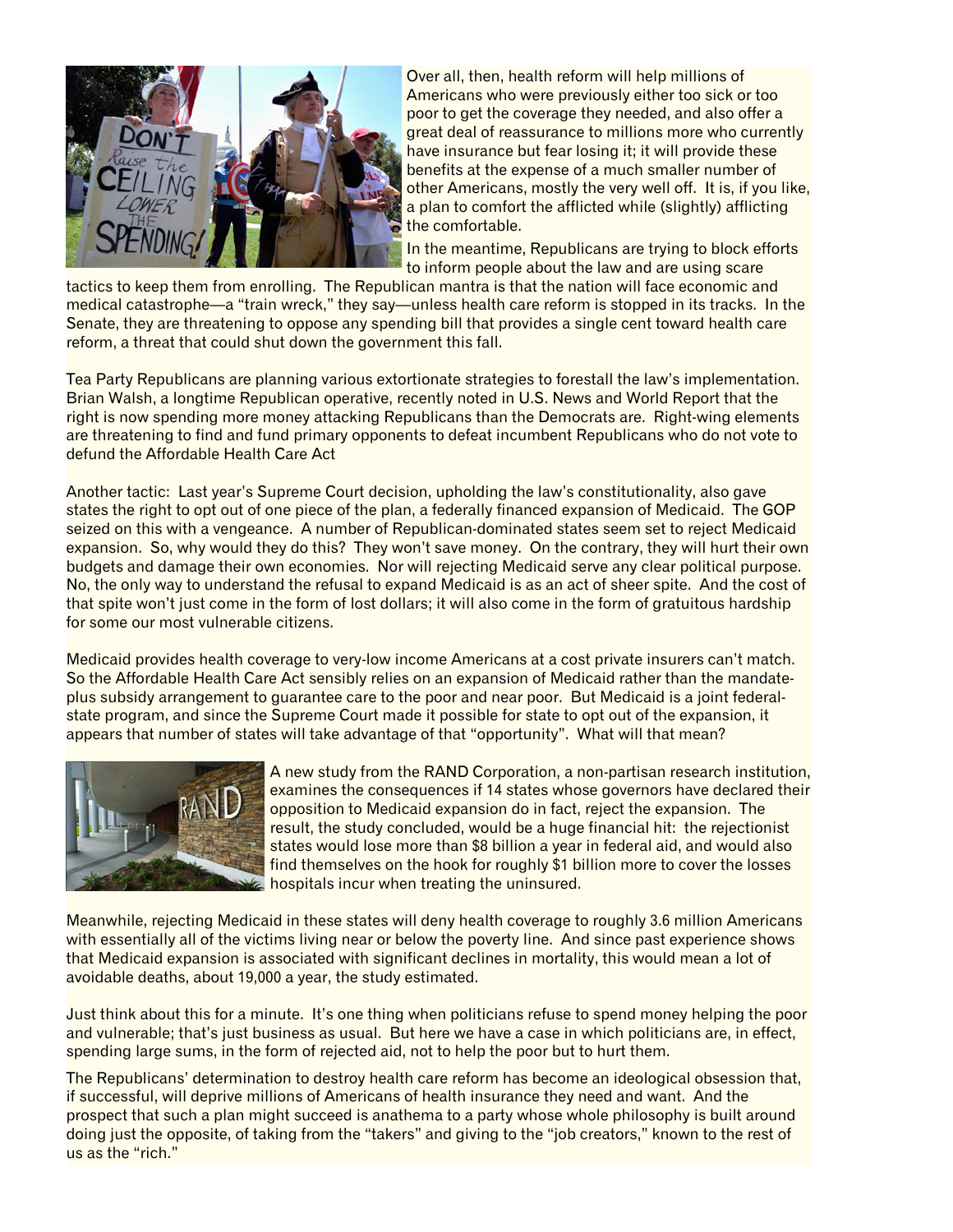The Republican position is that if President Obama's Health Care reform law is not repealed or defunded or delayed, they will not pass a spending bill needed to keep the government open past Sept. 30. And, if that doesn't cripple the health law (which it won't), they will resort to the far more serious threat of default, refusing to raise the nation's debt ceiling, no matter the catastrophe that would cause. Hence the brinkmanship.

So will Republicans actually take us to the brink? Successful health reform wouldn't just be a victory for a president that conservatives loathe; it would be an object demonstration of the falseness of right-wing ideology. So Republicans are being driven into a last, desperate effort to head this thing off at the pass. If they do, it will be crucial to understand why they would do such a thing, when their own leaders have admitted that confrontations over the budget inflict substantial harm on the economy. It won't be because they fear the budget deficit, which is coming down fast. Nor will it be because they sincerely believe that spending cuts produce prosperity. No, the Tea Party Republicans may be willing to risk economic and financial crisis solely in order to deny essential health care and financial security to millions of their fellow Americans. They actually think they can get the Senate, and ultimately the President, to approve the defunding of the health law—Mr. Obama's, most important achievement by threatening to harm the nation and the economy. Their obsession seems to be like cutting off one's nose to spite one's face—insane!

#### T H E N E V E R - E N D I N G C H A R A D E OF DEBT CEILING FIGHTS

Lawmakers are tied up in knots over increasing the debt ceiling this fall. But they eventually will. The only question is how messy the process will be. Why assume they'll raise it? Because they have no real choice if they want to avoid a U.S. default. A default would hurt the economy and markets, and most lawmakers know this. That's why they regularly raise the debt ceiling before it comes to that.

In fact, since 1940, Congress has effectively approved 79 increases to the debt ceiling. That's an average of more than one a year. How do they raise it? Sometimes lawmakers have raised it by small amounts, other times by large amounts. And sometimes they've raised it "temporarily" with provisions for a "snap-back" to a lower level.

Since it's a politically tough vote, they occasionally devise clever ways to tacitly approve increases without ever having to publicly record a "yes" vote. For example, as part of the deal to resolve the 2011 debt ceiling war, Congress approved a plan that let President Obama raise the debt limit three times unless both the House and Senate passed a "joint resolution of disapproval." Such a measure never materialized. And even if it had, the president could have vetoed it.

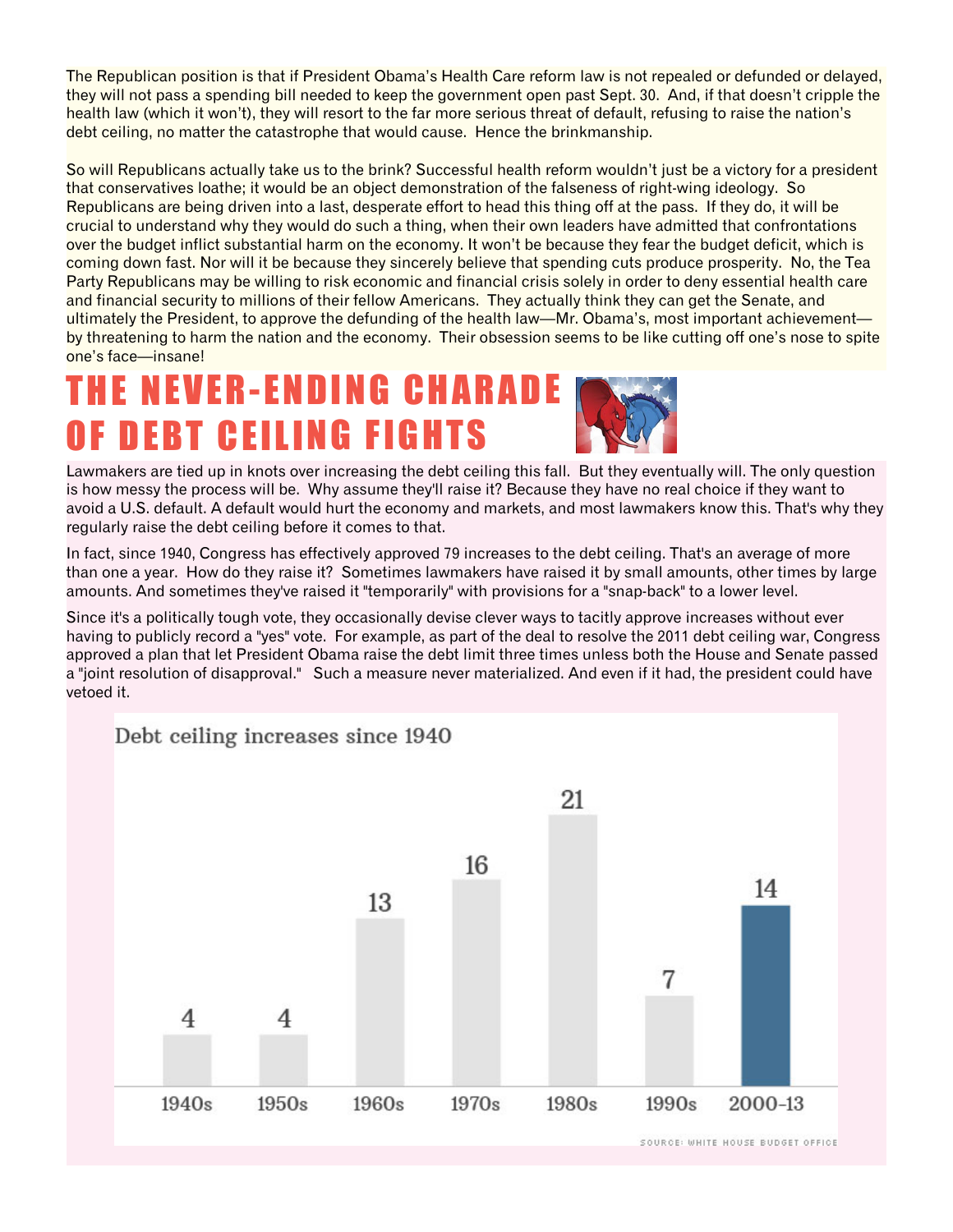

Then this past February, lawmakers decided to temporarily "suspend" the debt ceiling. Under this scheme, Treasury was able to continue borrowing to pay the country's bills until May 19. At that point, the debt limit automatically reset to the old cap plus whatever Treasury borrowed during the suspension period.

What does raising the debt ceiling accomplish? Despite some politicians' incorrect assertions, raising the debt ceiling does not give the government a "license to spend more." It simply lets Treasury borrow the money it needs to pay all U.S. bills in full and on time. Those bills are for services already

performed and entitlement benefits already approved by Congress. In other words, it's a license to pay the bills the country incurs as a result of past decisions made by lawmakers from both parties over the years. Refusing to raise the debt ceiling is "not like cutting up your credit cards. It's like cutting up your credit card bills," said historian Joseph Thorndike, who has written about past debt crises.



How high is it today? The debt ceiling was reset at \$16.699 trillion on May 19, up from the \$16.394 trillion where it was before the suspension. Since then, Treasury has been forced to use "extraordinary measures" to keep the country from breaching the limit. Treasury Secretary Jack Lew said those measures will be exhausted by mid-October, after which he will only have \$50 billion on hand, plus incoming revenue to pay what's owed. Sounds like a lot, but it won't last long.

How long will it last? An analysis by the Bipartisan Policy Center estimates that the Treasury will no longer be able to pay all bills in full and on time at some point between Oct. 18 and Nov. 5. So, you're saying they only have a few weeks to work this out? Yup.

House Republicans say they will demand spending cuts and fiscal reforms in exchange for their support of a debt ceiling increase. The White House, meanwhile, has said it won't negotiate quid pro quo. The question is when will Republicans or the White House—or both—bend in the standoff? If recent history is any guide it likely will be just in the nick of time.

And there's no telling how creative the deal they cut will be. But any bad blood created along the way almost certainly would poison other budget negotiations.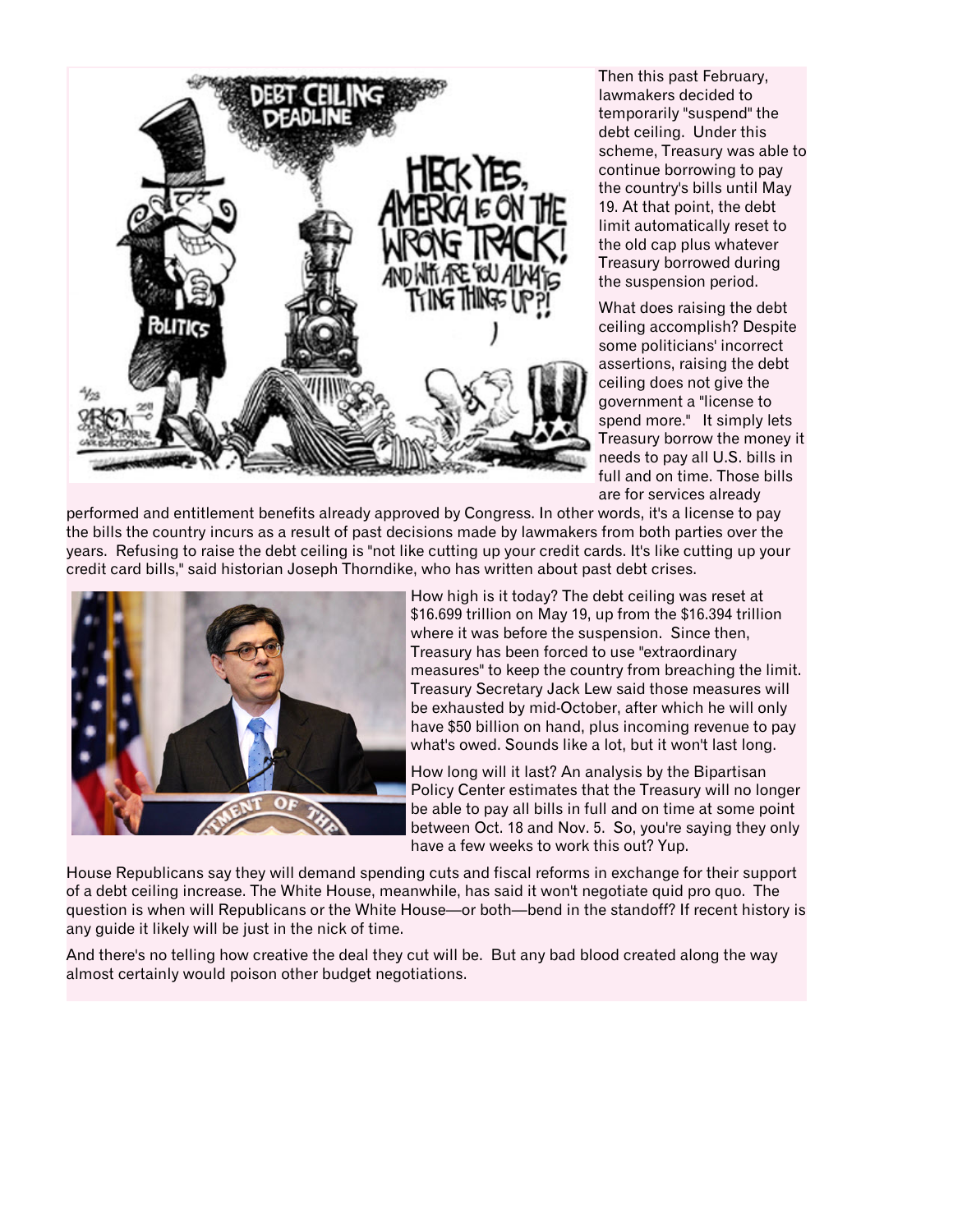### AUGUST JOBS REPORT: HIRING CONTINUES **AS UNEMPLOYMENT FALLS**



Hiring continued at a slow pace in August with the U.S. economy adding 169,000 jobs and the unemployment rate fell as more Americans dropped out of the labor force. Although that was an improvement from 104,000 jobs added in July, it was also slower than the average pace of job growth over the last 12 months, and missed economist expectations. Job growth for both June and July was also revised lower by a total of 74,000 jobs.

Meanwhile, the unemployment rate fell to 7.3%, but the decline came for the wrong reasons, as 312,000 people dropped out of the labor force. Only 63.2% of Americans now participate in the labor force - meaning they have a job or are looking for one. That's the lowest rate since August 1978.

The report was being closely watched for signs that the Federal Reserve will begin pulling back on its controversial bond-buying program later this month. The Fed has said that the timing of the "tapering" would depend heavily on improvement in the labor market. But economists were mixed in their reactions. And stocks rose following the report, as investors took weak job growth as a sign that the Fed may hold off on tapering until later this year.

Many of the jobs came in traditionally low-paying sectors, with retailers adding 44,000 jobs and restaurants and bars adding about 21,000 jobs. Despite the housing recovery, the construction sector



added no jobs overall. Other bright spots included 33,000 jobs added in health care, 23,000 jobs added in professional services and 14,000 jobs added in manufacturing. Overall, the trend remains the same: Modest hiring has continued at a rate of about 184,000 jobs a month for the last year, but that's not nearly fast enough for the 11.3 million people who remain unemployed. The economy needs at least 200,000 new jobs a month just to keep pace with population growth.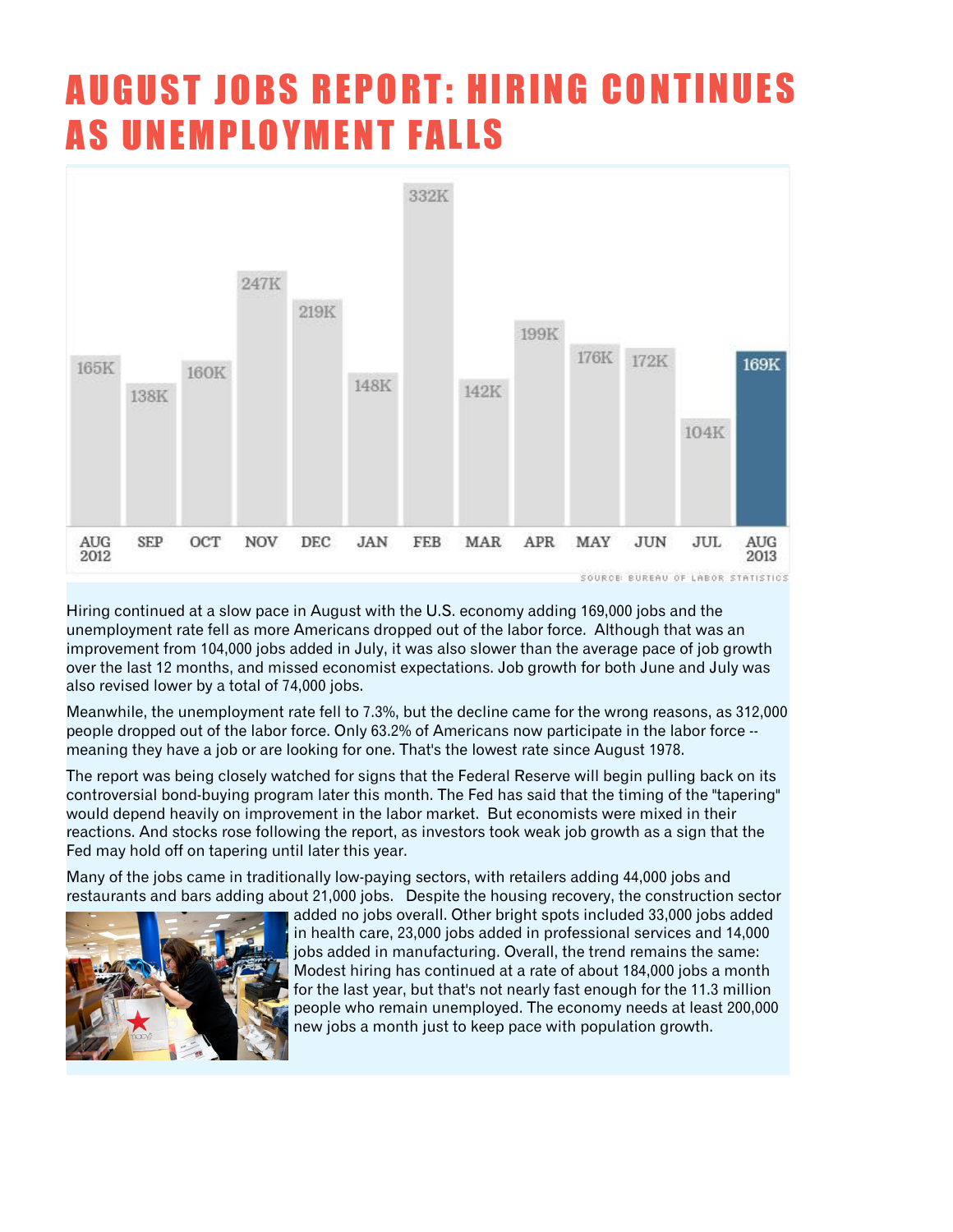### FORECLOSURE CRISIS IS DRAWING TO A CLOSE



The number of new foreclosure filings fell to an eight-year low in August. The long national foreclosure nightmare may be over. The number of new foreclosure filings in August hit its lowest level in nearly eight years, according to RealtyTrac, an online marketer of foreclosed properties. Soaring home prices and a big decline in underwater borrowers—those who owe more on their mortgage loans than their homes are worth—have helped drive the trend.

August's initial foreclosure filings fell 44% to 55,575, just below the 56,063 that were recorded in October 2005. The foreclosure crunch began in summer 2006, at about the same time that housing prices hit their peak. "This is a strong indicator that the crisis is over," said Daren Blomquist, vice president at RealtyTrac. "The foreclosure floodwaters have receded in most parts of the country, although

lenders and communities continue to clean up the damage left behind," he added. The mopping-up process continues, however. In August, for example, the number of homes repossessed by lenders rose 6%, compared with July, to 39,277. But that still represents a drop of 25% year-over-year, and is more than 60% below the peak of repossessions in September, 2010.

The state with the highest rate of foreclosure filings was Nevada, with one for every 359 homes. According to Bloomquist, many of those filings had been delayed by recent state legislation there that required



lenders to redo their paperwork. In Florida, one of every 383 homes had some kind of filing, the second highest rate among states. Ohio, Delaware and Maryland filled out the top five. Florida cities accounted for six of the 10 hardest hit metro areas. Port St. Lucie topped the list, with a filing for one out of every 201 homes. Jacksonville, Miami and Ocala were also hard hit. Las Vegas reported the third highest rate and three Ohio cities—Toledo, Cleveland and Akron—also made the top 10 list.

### SPECIALIS) OF THE MONTH

- Conforming 5/1 ARM @ 2.75% & Conf. 5/1 Interest Only ARM @ 3.25%
- Conforming 15 yr. fixed  $@3.000\%$ ·
- Conforming 30 yr. fixed  $@$  4.000% ·
- Jumbo 5/1 ARM @ 2.750% ·
- Jumbo 30 yr. fixed @ 4.500% ·
- FHA/ CONFORMING 15 yr. fixed @ 3.000% ·
- DU REFI PLUS 30 yr. fixed conforming @4.000% ·